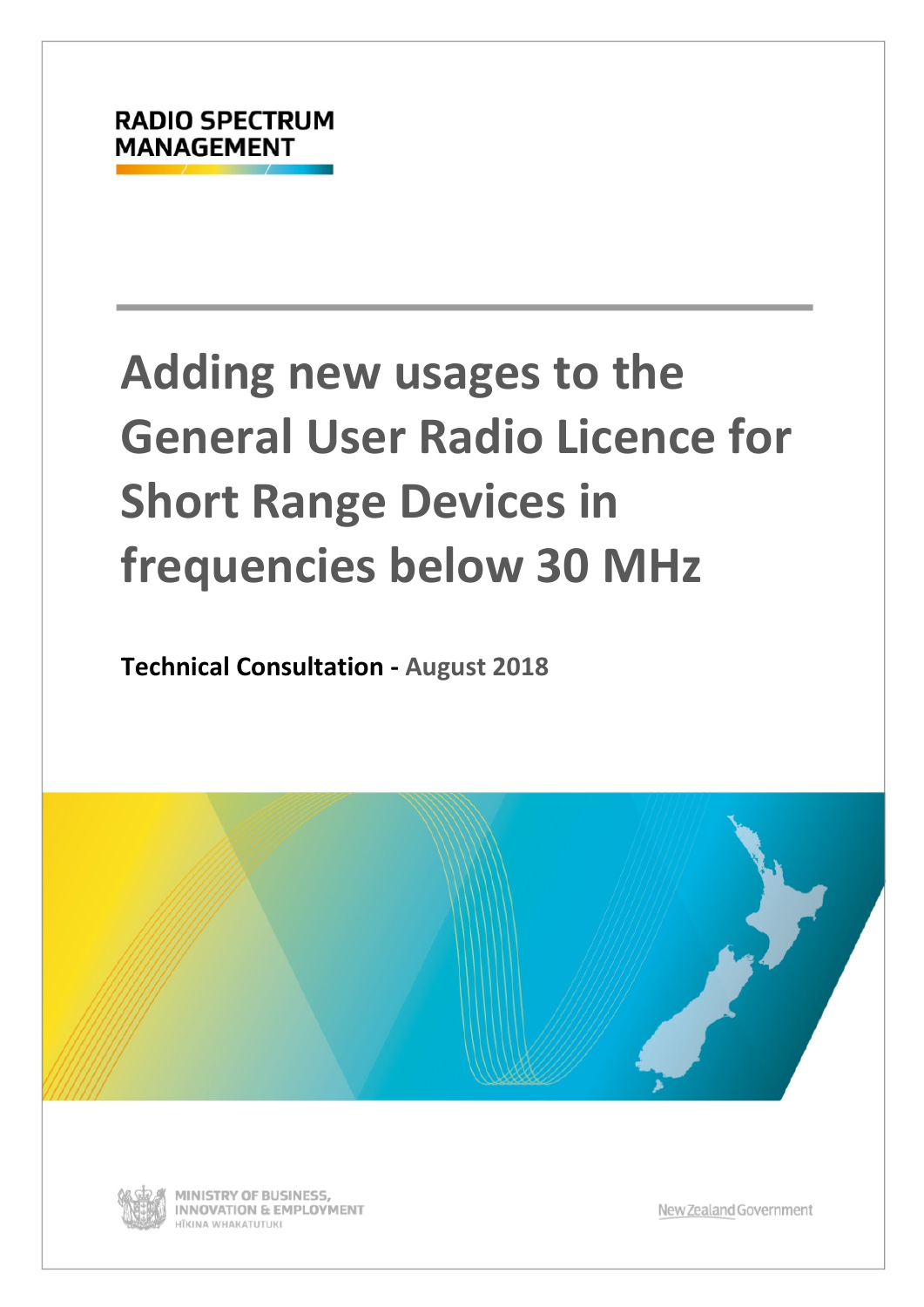### **Disclaimer**

The opinions contained in this document are those of the Ministry of Business, Innovation and Employment and do not reflect official government policy. Readers are advised to seek specific legal advice from a qualified professional person before undertaking any action in reliance on the contents of this publication. The contents of this discussion paper must not be construed as legal advice. The Ministry does not accept any responsibility or liability whatsoever whether in contract, tort, equity or otherwise for any action taken as a result of reading, or reliance placed on the Ministry because of having read, any part, or all, of the information in this discussion paper or for any error, inadequacy, deficiency, flaw in or omission from the discussion paper.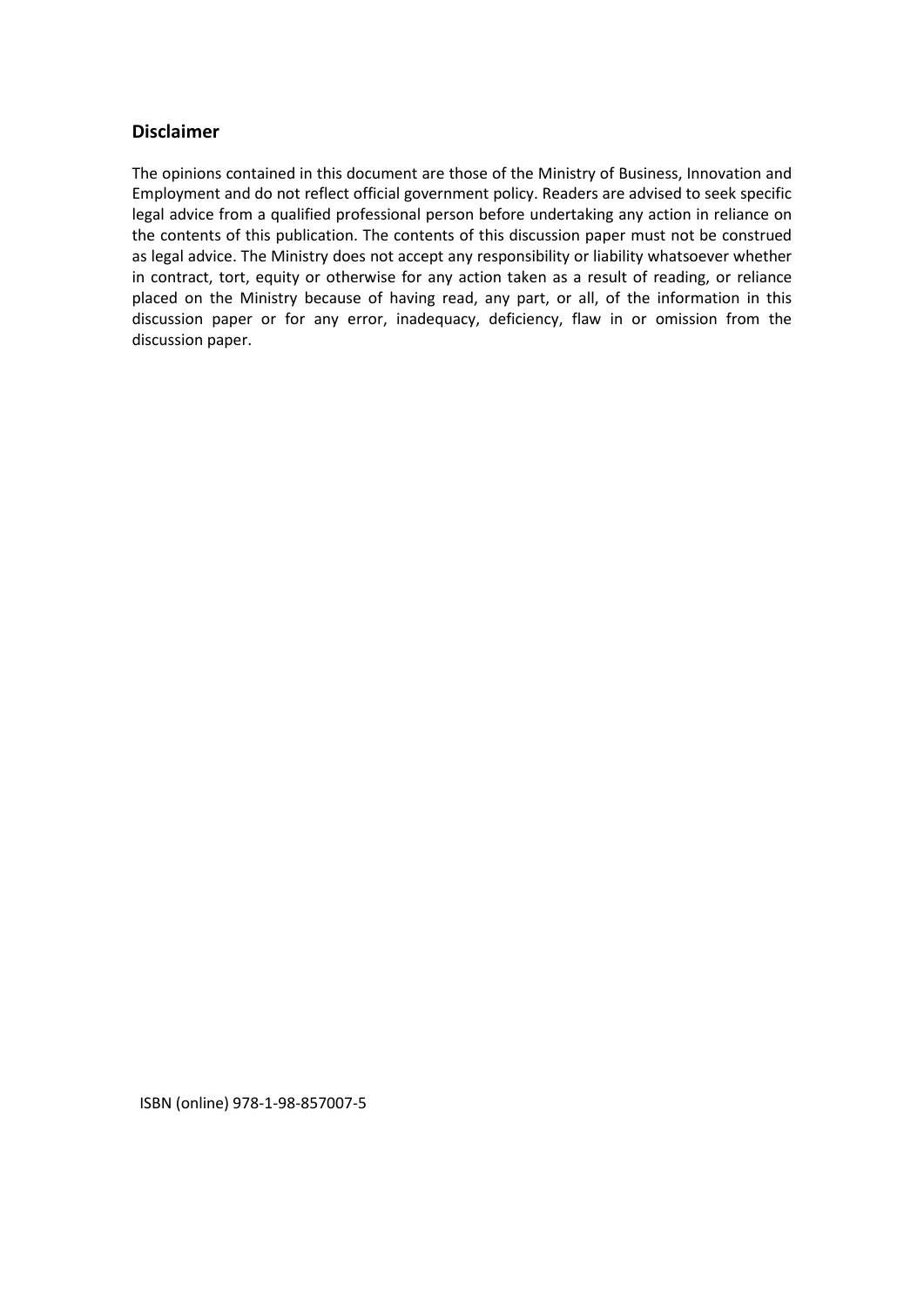# **Table of contents**

| 1              |                                                                                           |
|----------------|-------------------------------------------------------------------------------------------|
| $\overline{2}$ |                                                                                           |
| 2.1            |                                                                                           |
| 2.2            |                                                                                           |
| 2.3            |                                                                                           |
| 3              | ISSUES WITH PERMITTING INDUCTIVE LOOP SYSTEMS IN 0.1485-30 MHz 5                          |
| 3.1            |                                                                                           |
| 3.2            |                                                                                           |
| 4              | <b>COEXISTENCE STUDY BETWEEN INDUCTIVE LOOP SYSTEMS AND RADIO LICENCES IN FREQUENCIES</b> |
|                |                                                                                           |
| 4.1            |                                                                                           |
| 4.2            |                                                                                           |
| 5              | COEXISTENCE STUDY BETWEEN INDUCTIVE LOOP SYSTEMS AND SPECTRUM LICENCES IN AM BAND         |
|                |                                                                                           |
| 5.1            |                                                                                           |
| 5.2            |                                                                                           |
| 6              |                                                                                           |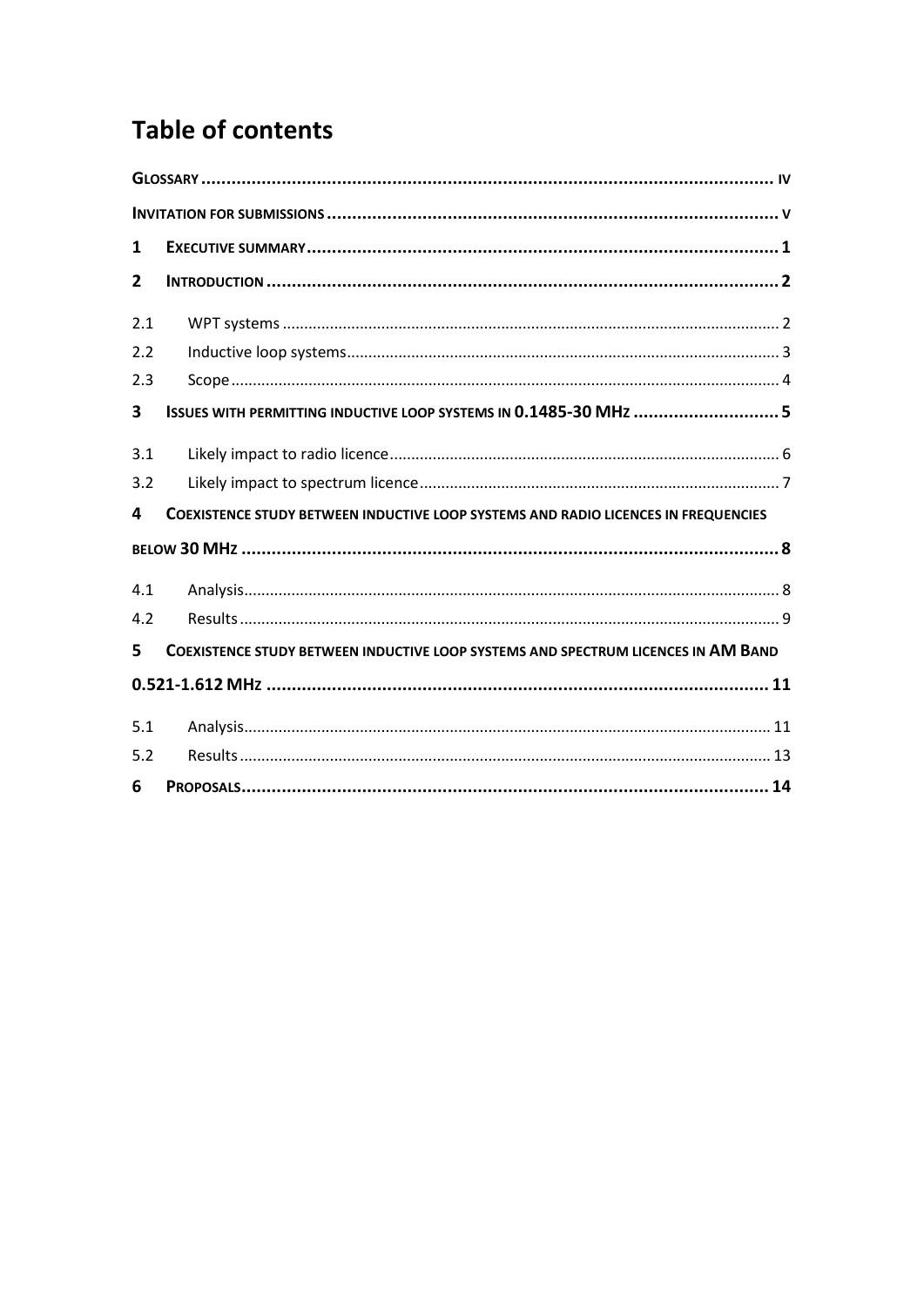# <span id="page-3-0"></span>**Glossary**

| Abbreviation/Term             | <b>Meaning</b>                                                                                                      |
|-------------------------------|---------------------------------------------------------------------------------------------------------------------|
| <b>AM</b>                     | Amplitude Modulation (for radio broadcasting)                                                                       |
| <b>GURL</b>                   | General user radio licence                                                                                          |
| <b>SRD</b>                    | Short range device                                                                                                  |
| <b>GURL SRD</b>               | Radiocommunications Regulations (General User Radio Licence<br>for Short Range Devices) Notice                      |
| <b>ITU-R</b>                  | Radiocommunication Sector of the International<br><b>Telecommunication Union</b>                                    |
| <b>MPIS</b>                   | Maximum permitted interfering signal                                                                                |
| <b>PIB 39</b>                 | Public Information Brochure 39: Spectrum Licence Certification<br><b>Rules for Crown Management Rights</b>          |
| The Act                       | Radiocommunications Act 1989                                                                                        |
| The Crown                     | Her Majesty the Queen, acting through the Chief Executive of the<br>Ministry of Business, Innovation and Employment |
| The Ministry                  | Ministry of Business, Innovation and Employment                                                                     |
| The Regulations               | Radiocommunications Regulations 2001                                                                                |
| <b>Radio Standards Notice</b> | Radiocommunications Regulations (Radio Standards) Notice                                                            |
| <b>WPT</b>                    | Wireless power transfer                                                                                             |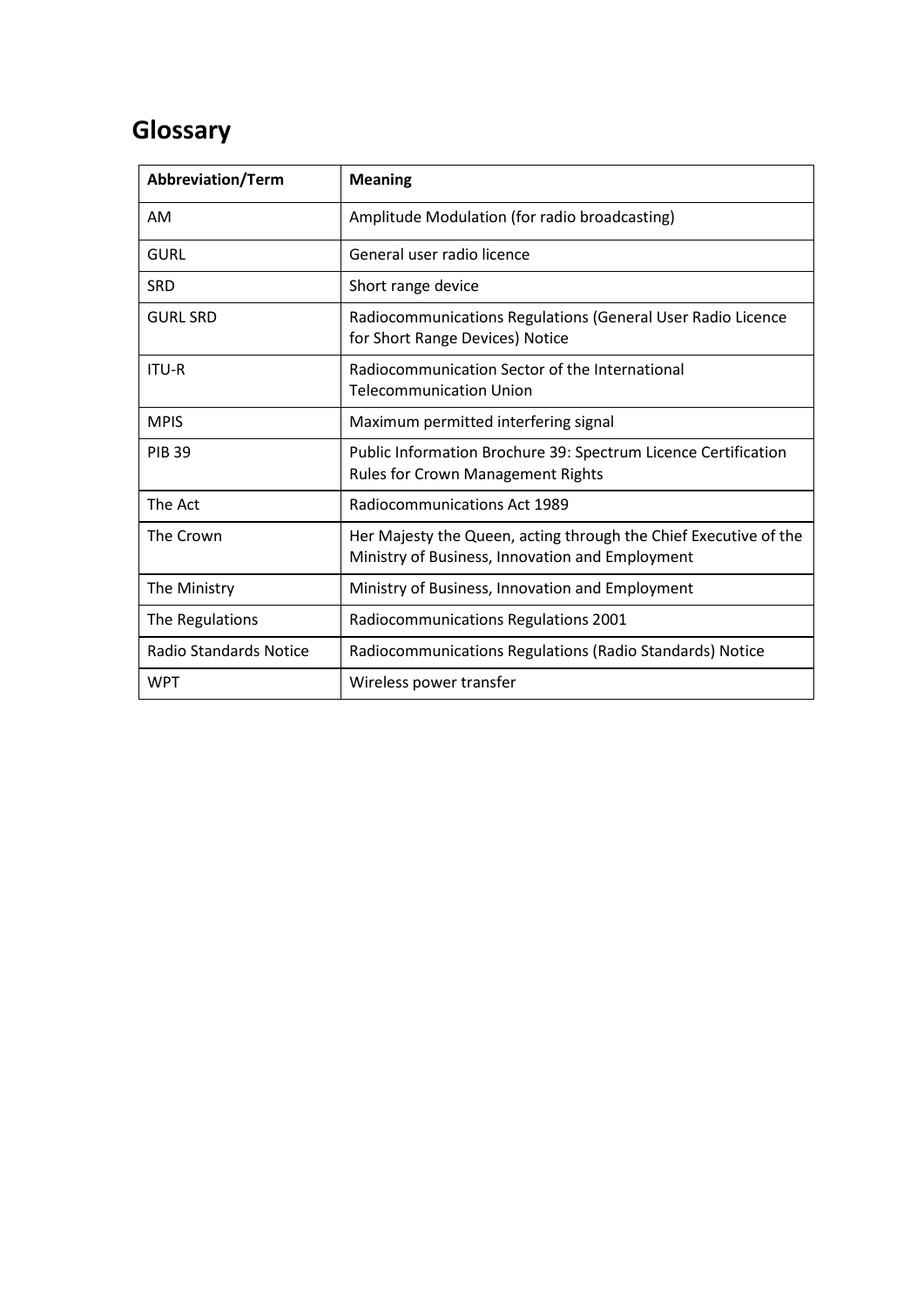# <span id="page-4-0"></span>**Invitation for submissions**

Interested parties are invited to comment on the content of this document, in particular the questions posed, and on any related issues. Comments should be submitted in writing, no later than **5pm on Friday 14 September 2018** to:

**By email:** *(preferred option)*

[Radio.Spectrum@mbie.govt.nz](mailto:Radio.Spectrum@mbie.govt.nz)

Subject line: "Adding new usages to General User Radio Licence for Short Range Devices below 30 MHz"

Or

#### **By post:**

Adding new usages to General User Radio Licence for Short Range Devices below 30 MHz Radio Spectrum Management Policy and Planning Ministry of Business, Innovation and Employment PO Box 2847 WELLINGTON 6140

Any party wishing to discuss the proposals with Ministry officials should email, in the first instance [Radio.Spectrum@mbie.govt.nz](mailto:Radio.Spectrum@mbie.govt.nz)

### **Publication and public release of submissions**

Except for material that may be defamatory, the Ministry of Business, Innovation and Employment (the Ministry) will post all written submissions on the Radio Spectrum Management website at [www.rsm.govt.nz.](http://www.rsm.govt.nz/) The Ministry will consider you to have consented to posting by making a submission, unless you clearly specify otherwise in your submission.

Submissions are also subject to the Official Information Act 1982. If you have any objection to the release of any information in your submission, please set this out clearly with your submission. In particular, identify which part(s) you consider should be withheld, and explain the reasons(s) for withholding the information. The Ministry will take such objections into account when responding to requests under the Official Information Act 1982.

### **Privacy Act 1993**

The Privacy Act 1993 establishes certain principles with respect to the collection, use and disclosure by various agencies, including the Ministry, of information relating to individuals and access by individuals to information relating to them, held by such agencies. Any personal information you supply to the Ministry in the course of making a submission will be used by the Ministry in conjunction with consideration of matters covered by this document only. Please clearly indicate in your submission if you do not wish your name to be included in any summary the Ministry may prepare for public release on submissions received.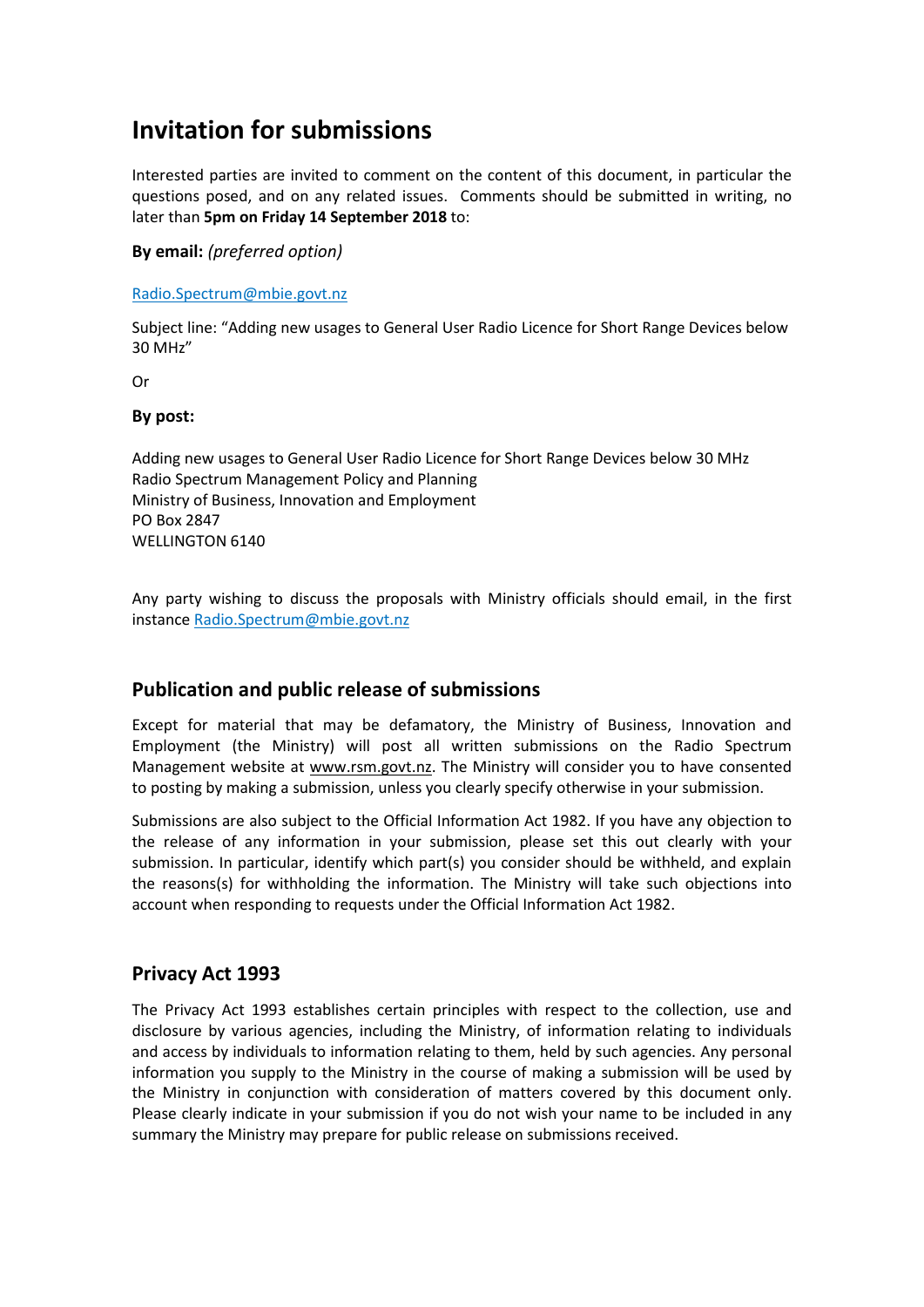# <span id="page-5-0"></span>**1 Executive summary**

The proliferation of portable electrical appliances and mobile devices, such as smart phones and watches, has driven interest in wireless charging. This technology has two components, a wireless power transfer (WPT) system and an inductive loop system, and this requires the use of radio spectrum, especially in sub 30 MHz frequency range.

The WPT and inductive loop systems should be accommodated within the definition of short range devices, and thus should be covered by the *General User Radio Licence for Short Range Devices* (GURL SRD) [1](#page-5-1) .

WPT systems operate in several frequency ranges that fall within the current provisions of the GURL SRD. Although WPT systems may implicitly operate under those provisions, the existing provisions in the GURL SRD would need to be modified, for reasons of clarity, to explicitly allow WPT usages.

Inductive loop systems operate within the frequency range 0.1485-30 MHz at a very low power. This is quite a wide range, and it spans across many provisions within the GURL SRD. To permit such inductive loops systems, there is a need to add a new provision to the GURL SRD covering this entire frequency range.

The Ministry conducted studies on incorporating WPT and inductive loop systems into the GURL SRD. This includes the impact of a proposed new provision covering the entire frequency range 0.1485-30 MHz in the GURL SRD that would encroach on spectrum allocated to other radiocommunication usages.

Considering that the proposed power limit for inductive loop system is −56 dBW, which is equivalent to the unwanted emission limits for all other radio products under the Radiocommunications Regulations (Radio Standards) Notice (Radio Standards Notice)<sup>[2](#page-5-2)</sup>, our studies revealed that if induction loop systems are added to the GURL SRD, the risk of increased interference to other existing services would be negligible. This is because inductive loop systems, which are designed for use within domestic households, are not generating additional levels of interference than what would already be experienced by these services in the presence of short range devices (currently complying with unwanted emission limit in Table 2 of the Radio Standards Notice).

In regard to the technical compatibility between inductive loop systems and AM radio reception in the frequency range 0.521-1.612 MHz, it is considered that inductive loop systems, which comply with international standard, are technically compatible with AM receivers when they are separated by 10 metres. For less than 10 metres, any actual interference experienced by AM receivers as a result of emission from inductive loop systems, is most likely due to self-interference caused by the owner of both pieces of equipment. However, the probability of such interference is relatively low considering that several adverse conditions need to be present at the same time.

We have outlined our proposals within this consultation document and seek feedback on our suggested modifications to the GURL SRD.

**.** 

<span id="page-5-1"></span><sup>&</sup>lt;sup>1</sup> <https://www.rsm.govt.nz/about-rsm/spectrum-policy/gazette/gurl/short-range-devices><br><sup>2</sup> <https://www.rsm.govt.nz/about-rsm/spectrum-policy/gazette/product-compliance>

<span id="page-5-2"></span>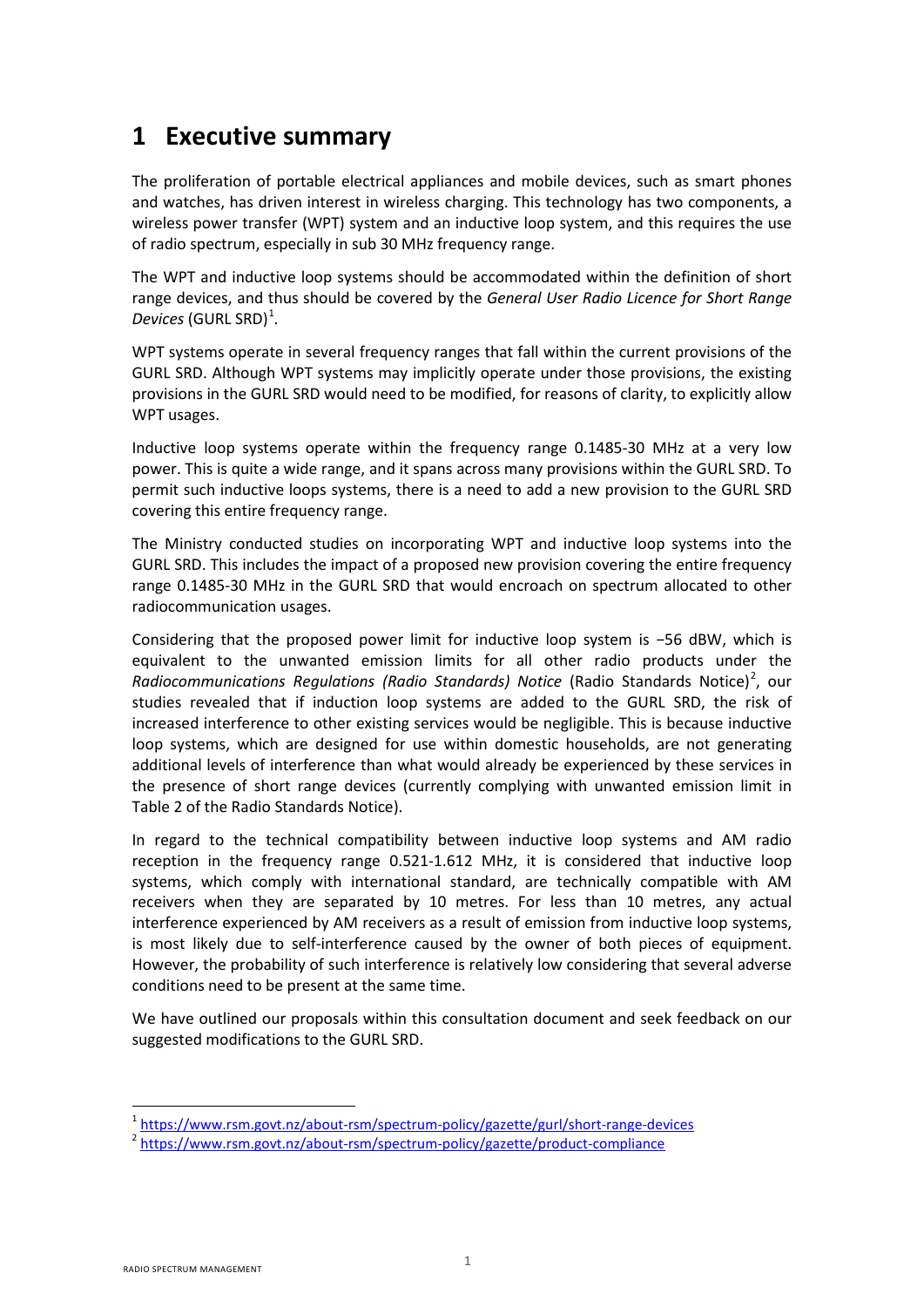# <span id="page-6-0"></span>**2 Introduction**

There is a variety of devices that transmit electric power wirelessly. Inductive chargers are one example of such technology. These devices are increasingly popular overseas in applications for portable electrical appliances and in mobile devices such as smart phones and watches. This trend will continue as reliance on handheld equipment rises.

Inductive chargers have two components, namely, WPT systems and inductive loop systems. Both use radio spectrum to operate and so must comply with New Zealand's radiocommunications regime. This document is a technical overview of how to enable their use in New Zealand.

### <span id="page-6-1"></span>2.1 **WPT systems**

Most of the common WPT systems are covered under international standard ETSI EN 303 417  $(V1.1.1)<sup>3</sup>$  $(V1.1.1)<sup>3</sup>$  $(V1.1.1)<sup>3</sup>$ . WPT systems have two parts:

- 1. A power transmitter. This transmitter has communications capability for controlling the inductive charge function as well as for the device's receiving parts.
- 2. A power receiver. This supplies energy to the portable electrical appliances and mobile device. It also performs the control function to determine the device's status and to activate the charge function.

ETSI EN 303 417 provides the frequency ranges in which WPT systems operate. These are shown below:

|                             | <b>WPT frequency range</b> | <b>Frequency Bands</b> | <b>Applications</b> |
|-----------------------------|----------------------------|------------------------|---------------------|
| <b>Transmit and Receive</b> |                            | 19 kHz to 21 kHz       | <b>WPT</b> systems  |
| <b>Transmit and Receive</b> |                            | 59 kHz to 61 kHz       | <b>WPT</b> systems  |
| <b>Transmit and Receive</b> |                            | 79 kHz to 90 kHz       | <b>WPT</b> systems  |
| <b>Transmit and Receive</b> |                            | 100 kHz to 119 kHz     | <b>WPT</b> systems  |
| <b>Transmit and Receive</b> |                            | 119 kHz to 140 kHz     | <b>WPT</b> systems  |
| <b>Transmit and Receive</b> | 4                          | 140 kHz to 148,5 kHz   | <b>WPT</b> systems  |
| <b>Transmit and Receive</b> |                            | 148,5 kHz to 300 kHz   | <b>WPT</b> systems  |
| <b>Transmit and Receive</b> |                            | 6765 kHz to 6795 kHz   | <b>WPT</b> systems  |

#### **Table 1 WPT frequency ranges**

The standard also specifies the magnetic (otherwise known as H-field) field strength limits for these frequency bands. These are reproduced below:

<span id="page-6-2"></span><sup>&</sup>lt;sup>3</sup> http://www.etsi.org/deliver/etsi\_en/303400\_303499/303417/01.01.01\_60/en\_303417v010101p.pdf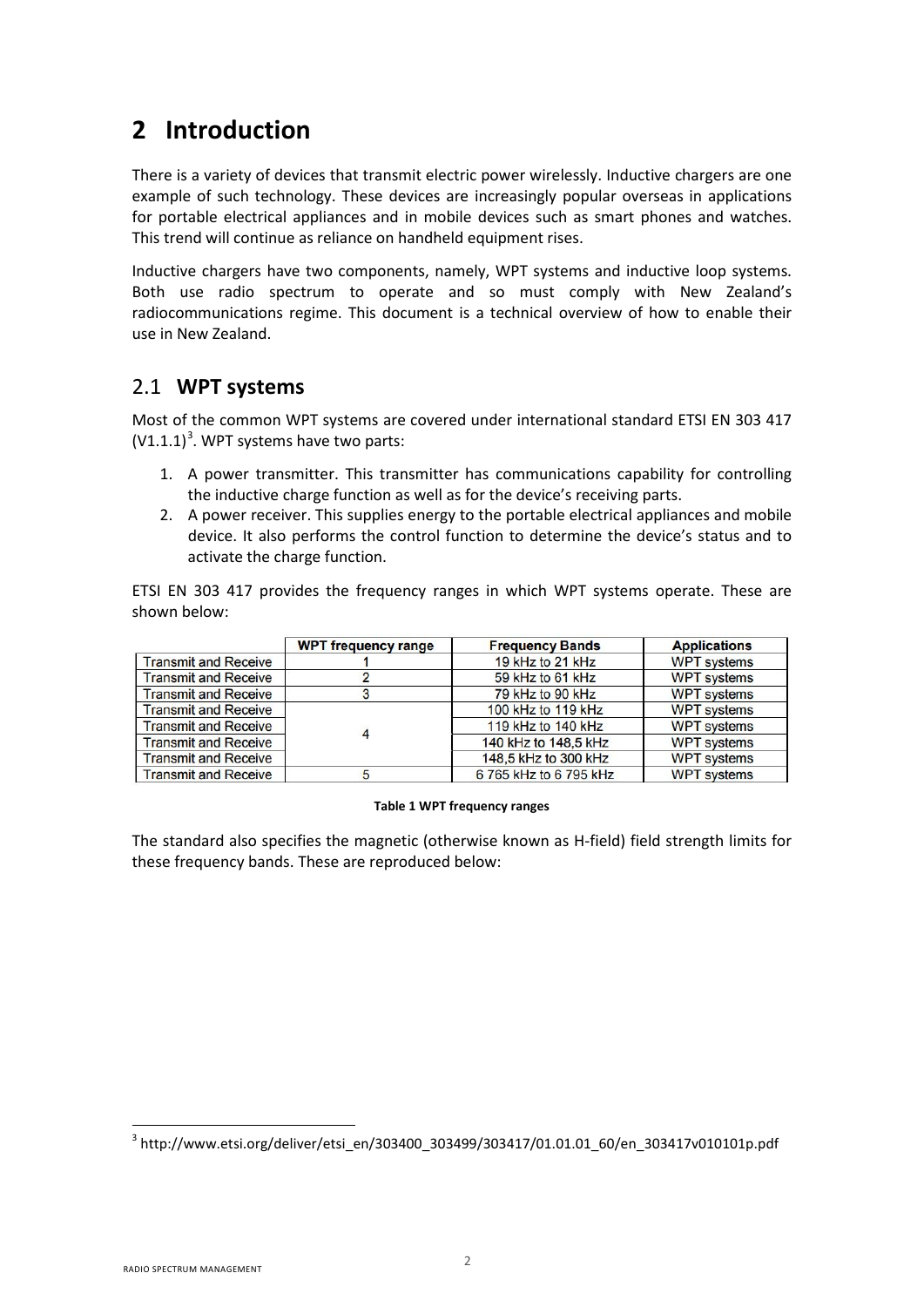| <b>Frequency range [MHz]</b>                                                                                                                                                                                                                                                                                                                                                                                                                                                             | H-field strength limit [dBµA/m at 10 m]   | <b>Comments</b> |  |
|------------------------------------------------------------------------------------------------------------------------------------------------------------------------------------------------------------------------------------------------------------------------------------------------------------------------------------------------------------------------------------------------------------------------------------------------------------------------------------------|-------------------------------------------|-----------------|--|
| $0.019 \le f < 0.021$                                                                                                                                                                                                                                                                                                                                                                                                                                                                    | 72                                        |                 |  |
| $0.059 \le f < 0.061$                                                                                                                                                                                                                                                                                                                                                                                                                                                                    | 69.1 descending 10 dB/dec above 0.059 MHz | See note 1      |  |
| $0.079 \le f < 0.090$                                                                                                                                                                                                                                                                                                                                                                                                                                                                    | 67,8 descending 10 dB/dec above 0,079 MHz | See note 2      |  |
| $0,100 \le f < 0,119$                                                                                                                                                                                                                                                                                                                                                                                                                                                                    | 42                                        |                 |  |
| $0.119 \le f < 0.135$                                                                                                                                                                                                                                                                                                                                                                                                                                                                    | 66 descending 10 dB/dec above 0,119 MHz   | See note 1      |  |
| $0.135 \le f < 0.140$                                                                                                                                                                                                                                                                                                                                                                                                                                                                    | 42                                        |                 |  |
| $0.140 \le f < 0.1485$                                                                                                                                                                                                                                                                                                                                                                                                                                                                   | 37.7                                      |                 |  |
| $0,1485 \le f < 0.30$                                                                                                                                                                                                                                                                                                                                                                                                                                                                    | -5                                        |                 |  |
| $6.765 \le f < 6.795$                                                                                                                                                                                                                                                                                                                                                                                                                                                                    | 42                                        |                 |  |
| NOTE 1: Limit is 42 dBµA/m for the following spot frequencies: 60 kHz ± 250 Hz and 129,1 kHz ± 500 Hz.<br>NOTE 2: At the time of preparation of the present document the feasibility of increased limits for high power<br>wireless power transmission systems to charge vehicles [i.4] was prepared. New specific requirements for<br>such systems (e.g. higher H-field emission limits in the 79 - 90 kHz band) will be reflected within a future<br>revision of the present document. |                                           |                 |  |

#### **Table 2 Magnetic field strength limits for WPT frequency ranges**

*Q1. Should other international standards also be considered for equipment conformance in relation to WPT systems?*

### <span id="page-7-0"></span>2.2 **Inductive loop systems**

Another international standard ETSI EN 300 330  $(V2.1.1)^4$  $(V2.1.1)^4$  provides the technical specifications for inductive loop systems that operate within the frequency range 0.1485-30 MHz. The standard also contains the magnetic (otherwise known as H-field) field strength limits of these systems as found below:

| <b>Frequency</b><br>range<br><b>MHz</b> | Total H-field strength at 10 m<br>dB <sub>µ</sub> A/m | H-field strength density at 10 m in a<br>10 kHz resolution bandwidth<br>dBuA/m |  |
|-----------------------------------------|-------------------------------------------------------|--------------------------------------------------------------------------------|--|
| 0.1485 to 30.0                          | $-5$ (note 1)                                         | $-15$ (note 2)                                                                 |  |
| NOTE 1: Without transmitter modulation. |                                                       |                                                                                |  |
| NOTE 2: With transmitter modulation.    |                                                       |                                                                                |  |

#### **Table 3 Magnetic field strength limits for inductive loop system frequency range**

The magnetic field strength of  $-15$  dB $\mu$ A/m for inductive loop systems when converted to electric field strength<sup>[5](#page-7-2)</sup> is 36.5 dBuV/m. This level is measured at 10 metres in a 10 kHz resolution bandwidth as is ordinary practice under the standard.

For frequencies below 30 MHz, a distance from the radiating source of the order of 10 metres or less is considered operating in a near-field environment. Under the characteristics of normal radiowave propagation that are typically modelled in far-field environment, it is quite difficult to accurately derive power level, magnetic field strength or electric field strength for frequencies below 30 MHz when in closer proximity (i.e. less than 10 metres).

### *Q2. Should other international standards also be considered for equipment conformance in relation to inductive loop systems below 30 MHz?*

<span id="page-7-1"></span> $4$  http://www.etsi.org/deliver/etsi\_en/300300\_300399/300330/02.01.01\_60/en\_300330v020101p.pdf

<span id="page-7-2"></span> $<sup>5</sup>$  Magnetic H-field strength in dBµA/m should be increased by 51.5 dB when converted to electric E-field</sup> strength in dBµV/m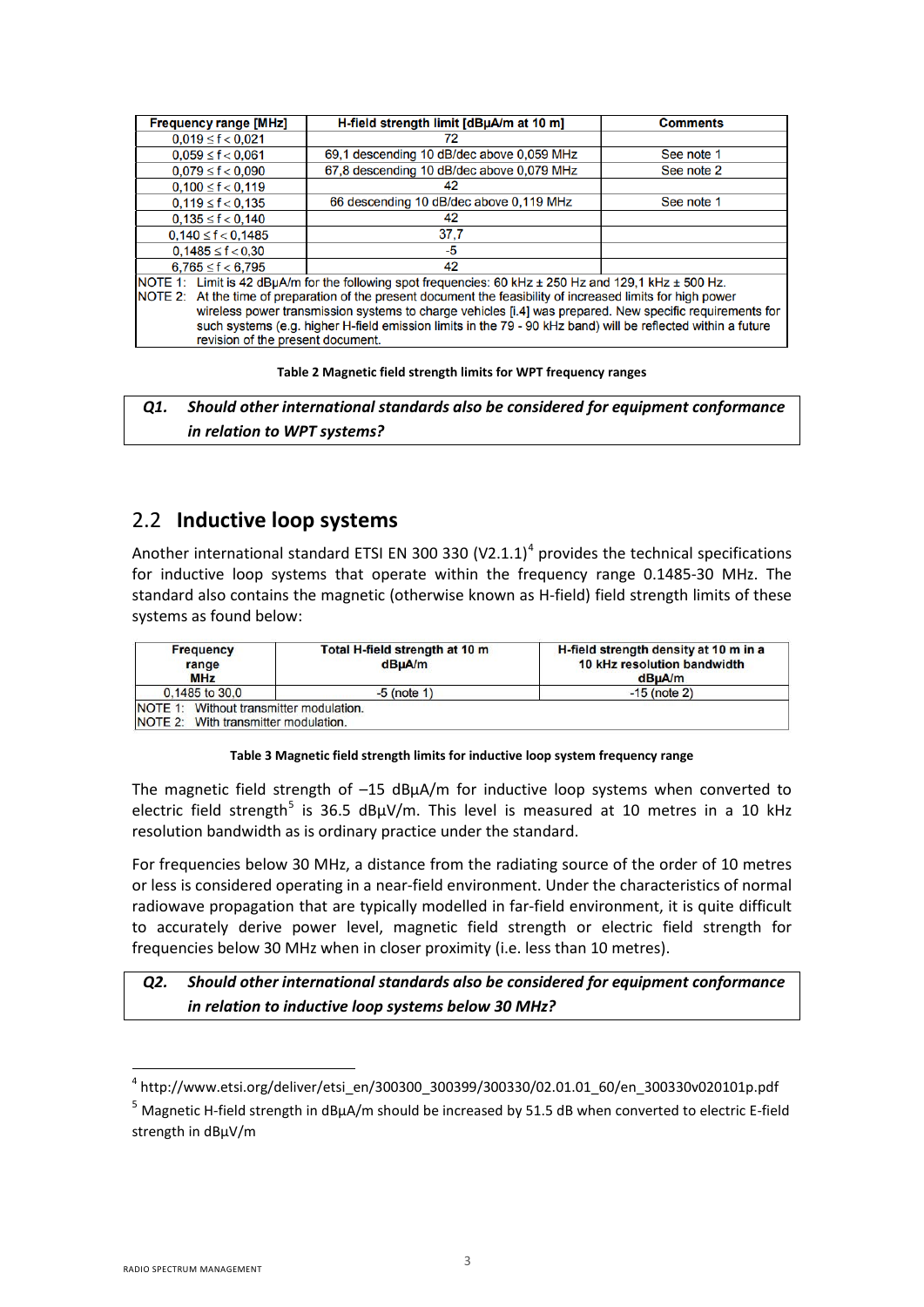# <span id="page-8-0"></span>2.3 **Scope**

The GURL SRD is the most appropriate licensing instrument to amend to include provisions for permitting WPT and inductive loop systems. This is because this licence is used to provide short range wireless services.

| Low (MHz) | High (MHz) | Reference<br><b>Frequency (MHz)</b> | <b>Maximum Power</b><br>dBW e.i.r.p. | <b>Remarks</b>              |
|-----------|------------|-------------------------------------|--------------------------------------|-----------------------------|
| 0.0090    | 0.0900     | 0.0495                              | 9.0                                  | Special conditions 1 and 25 |
| 0.0900    | 0.2050     | 0.1475                              | $-20.0$                              | Special conditions 1 and 25 |
| 0.1190    | 0.1350     | 0.1270                              | 3.0                                  | Special conditions 1 and 25 |
| 0.3150    | 0.4300     | 0.3725                              | $-67.0$                              | Special conditions 1 and 25 |
| 3.1550    | 3.4000     | 3.2775                              | $-50.0$                              | Special conditions 2 and 20 |
| 3.6400    | 4.0400     | 3.8400                              | $-76.0$                              | Special conditions 2 and 20 |
| 6.7650    | 6.7950     | 6.7800                              | $-20.0$                              |                             |
| 7.4000    | 8.8000     | 8.1000                              | $-54.0$                              | Special condition 19        |
| 10.4400   | 10.7600    | 10.6000                             | $-76.0$                              | Special conditions 2 and 20 |
| 13.5530   | 13.5670    | 13.5600                             | $-10.0$                              |                             |
| 26.9500   | 27.3000    | 27.1250                             | 0.0                                  |                             |
| 29.7000   | 30.0000    | 29.8500                             | $-10.0$                              |                             |

All existing provisions of the GURL SRD in frequencies below 30 MHz are outlined as follows:

Special conditions:

- 1. Use is limited to determination, telemetry or telecommand.
- 2. Use is limited to auditory aids.

19. In the band 7.4-8.8 MHz, use is restricted to inductive systems where the magnetic field strength from devices must not exceed 9 dBµA/m at a distance of 10 metres.

- 20. In the band 3.155-3.400 MHz, the maximum permitted field strength is 13.5 dBµA/m measured in a 10 kHz bandwidth at a distance of 10 metres. In the bands 3.64-4.04 MHz and 10.44-10.76 MHz, the maximum permitted field strengths are  $-15$  dB $\mu$ A/m and  $-20$ dBµA/m, respectively, both measured in a 10 kHz bandwidth at 10 metres.
- 25 In the band 0.009-0.090 MHz, the magnetic field strength from devices must not exceed 72 dBµA/m at a distance of 10 metres. In the band 0.090-0.205 MHz, the magnetic field strength from devices must not exceed 43 dBµA/m at a distance of 10 metres, except in the band 0.119-0.135 MHz, where the magnetic field strength from devices must not exceed 66 dBµA/m at a distance of 10 metres. In the band 0.3150-0.430 MHz, the magnetic field strength from devices must not exceed –5 dBµA/m at a distance of 10 metres.

**Table 4 Current provisions in GURL SRD in frequency ranges below 30 MHz**

Most of the WPT frequency ranges fall within the existing provisions of the GURL SRD, except for the frequency range 0.1485-0.3 MHz, which is only partially covered. Currently, WPT systems may implicitly operate under those provisions. For reasons of clarity, existing provisions in the GURL SRD would need to be modified to explicitly allow WPT usages.

However, the GURL SRD is less conducive for the technical specifications for low power inductive loop systems with swept carriers in frequencies below 30 MHz. Consequently, a new provision would need to be added to the frequency range 0.1485-30 MHz in order to facilitate their use in New Zealand.

The table below shows the overlap between the frequency ranges within existing provisions in GURL SRD and the relevant frequency ranges for WPT systems and inductive loop systems: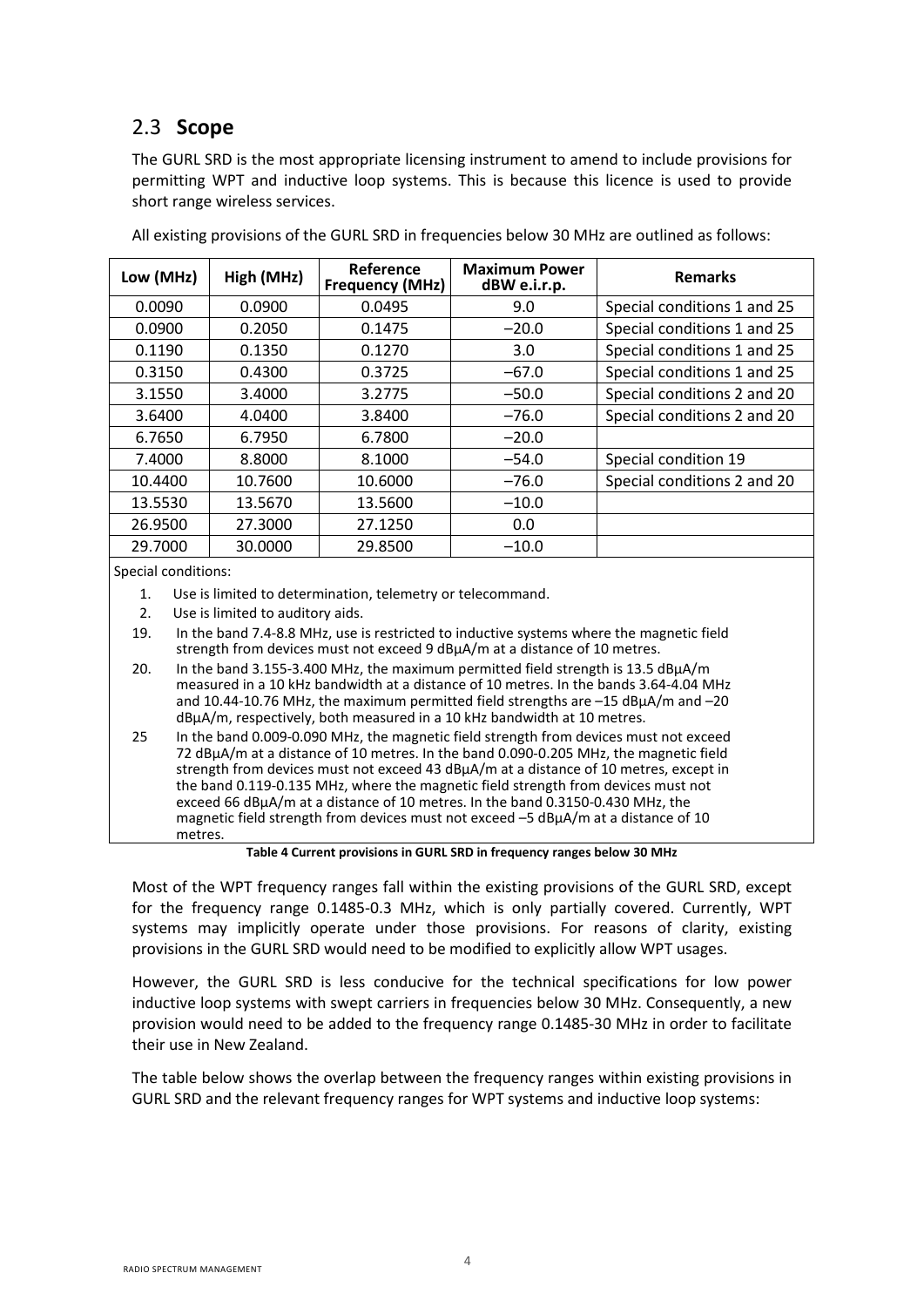| <b>Frequency</b><br>range<br>(MHz) | <b>Magnetic field strength</b><br>$limit$ (dB $\mu$ A/m at 10 m)<br>as per international<br>standards | <b>Existing provisions in</b><br><b>GURL SRD</b>               | <b>Proposed actions</b>                                                                                                          |
|------------------------------------|-------------------------------------------------------------------------------------------------------|----------------------------------------------------------------|----------------------------------------------------------------------------------------------------------------------------------|
| 0.019-0.021                        | 72                                                                                                    | 0.009-0.090 MHz                                                | <b>Fdit the text in GURL</b>                                                                                                     |
| 0.059-0.061                        | 69.1                                                                                                  | (Special Condition 25)                                         | SRD to permit WPT                                                                                                                |
| 0.079-0.090                        | 67.8                                                                                                  |                                                                |                                                                                                                                  |
| 0.100-0.0119                       | 42                                                                                                    | 0.090-0.205 MHz                                                |                                                                                                                                  |
|                                    |                                                                                                       | (Special Condition 25)                                         |                                                                                                                                  |
| 0.119-0.135                        | 66                                                                                                    | 0.119-0.135 MHz                                                |                                                                                                                                  |
|                                    |                                                                                                       | (Special Condition 25)                                         |                                                                                                                                  |
| 0.135-0.140                        | 42                                                                                                    | 0.090-0.205 MHz                                                |                                                                                                                                  |
| 0.140-0.1485                       | 37.7                                                                                                  | (Special Condition 25)                                         |                                                                                                                                  |
| 0.1485-0.300                       | $-5$                                                                                                  | Partly covered by<br>0.090-0.205 MHz<br>(Special Condition 25) | Remaining portion not<br>covered would be<br>considered in<br>conjunction with the<br>inductive loop systems<br>in 0.1485-30 MHz |
| 6.765-6.795                        | 42                                                                                                    | 6.765-6.795 MHz                                                | Unrestrictive use in<br>GURL SRD, no further<br>action is required                                                               |
| 0.1485-30.000                      | $-15$                                                                                                 | Mostly not covered                                             | Add a new provision for<br>inductive loop systems<br>in GURL SRD                                                                 |

**Table 5 Overlap between GURL SRD, WPT and inductive loop systems**

- *Q3. Do you agree that GURL SRD is the most appropriate licensing instrument to permit WPT and inductive loop systems in the frequencies below 30 MHz?*
- *Q4. Do you agree that the proposed actions would sufficiently cover the new usages for WPT and inductive loop systems?*

# <span id="page-9-0"></span>**3 Issues with permitting inductive loop systems in 0.1485-30 MHz**

Adding inductive loop systems into the GURL SRD to cover the entire frequency range in 0.1485-30 MHz may create a minor risk of interference with other uses in different parts of this frequency range.

Since the frequency range 0.1485-30 MHz overlaps with an existing Management Right (i.e. MR 206 in 0.521-1.612 MHz), several technical matters also need to be taken into account before a new licence can be registered under the Radiocommunications Act 1989 (the Act). As part of this, the management right holder (in this case the Crown) is prevented from creating spectrum licences that contravene the maximum permitted interfering signal (MPIS) of existing spectrum licences<sup>[6](#page-9-1)</sup>. The Act, on the other hand, also allows radio licences (including a general

<span id="page-9-1"></span><sup>6</sup> S 59 of the *Radiocommunications Amendment Act 2000.*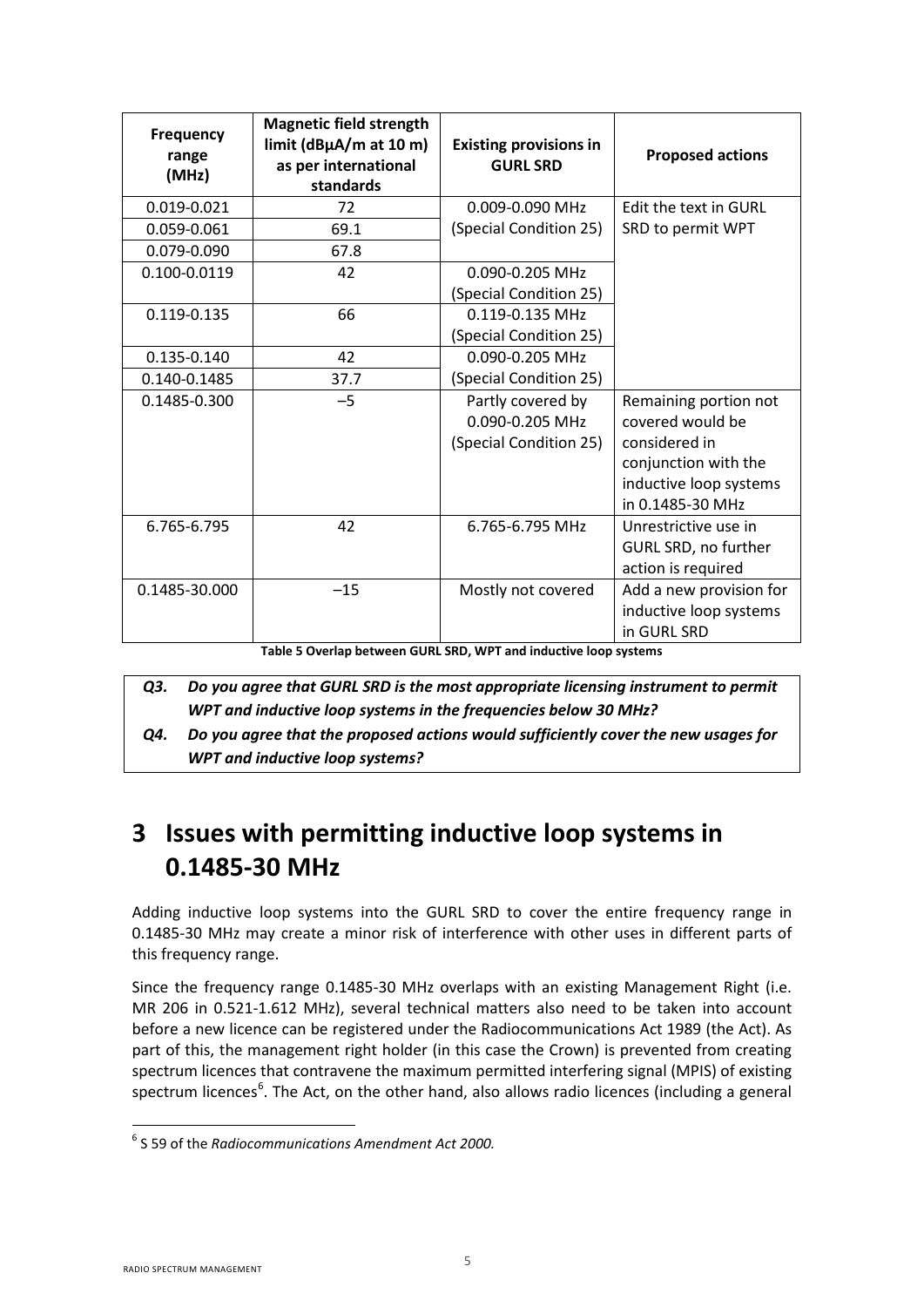user radio licence) to be registered within the frequency boundaries of a management right when emissions are below the power floor specified for that management right, or below a default  $-50$  dBW if no power floor is specified<sup>[7](#page-10-1)</sup>.

The Radiocommunications Regulations 2001 (the Regulations) impose several obligations concerning the creation of new licences. Under Regulation 12 (1)(b), any determination of whether to grant a licence must take into account the technical compatibility of this new licence with existing radio and spectrum licences.

Before a proposed provision covering the entire frequency range in 0.1485-30 MHz could be included in GURL SRD, the risk of interference posed by inductive loop systems needs to be assessed by demonstrating that such systems are technically compatible with other existing services in the same frequency range.

| <b>Usage</b>                           | Licence type              | <b>Frequency range (MHz)</b> |
|----------------------------------------|---------------------------|------------------------------|
| Fixed and mobile services (e.g.        | Radio licence             | Dispersed throughout         |
| aeronautical, maritime and government  |                           | 0.205-30.000                 |
| fixed and land mobile)                 |                           |                              |
| Amateur                                | Radio Licence and         | Dispersed throughout         |
|                                        | General User Radio        | 0.130-30.000                 |
|                                        | Licence                   |                              |
| Radio beacons (e.g. non-directional    | Radio licence             | 0.205-0.415                  |
| beacons, maritime buoys)               |                           | 1.612-2.000                  |
| Broadcasting (AM systems)              | Spectrum licence          | 0.521-1.612                  |
| Emergency transmitters (e.g. avalanche | General User Radio        | 0.457 (avalanche beacon)     |
| beacons, survival craft radio          | Licence                   | 2.1875 (SCRTs)               |
| transmitters)                          |                           | 8.4145 (SCRTs)               |
| Distress, safety and calling (e.g.     | <b>General User Radio</b> | 2.182, 4.125, 6.215, 8.291,  |
| aeronautical and maritime purposes)    | Licence                   | 12.290, 16.420               |
| Other services (e.g. paging, telemetry | Radio licence             | 26.175-26.225                |
| and telecommand                        |                           | 26.950-27.300                |
|                                        |                           | 29.800-30.000                |

The table below provides a summary of the current licensed usages below 30 MHz:

**Table 6 Current usages within the frequency range 0.1485-30 MHz**

<span id="page-10-2"></span>*Q5. Are there any other usages in the frequency range 0.1485-30 MHz that have been omitted from the scope of this technical consultation?* 

### <span id="page-10-0"></span>3.1 **Likely impact to radio licence**

All radio products that operate under a radio licence must comply with an applicable standard as prescribed in the Radio Standards Notice. In the absence of an applicable standard, there is a general unwanted emission limit of −56 dBW e.i.r.p., or an equivalent electric field strength limit of 59 dBμV/m at 10 metres, imposed on radio products under Table 2 of the Radio Standards Notice.

<span id="page-10-1"></span><sup>7</sup> S 110 of the *Radiocommunications Act 1989*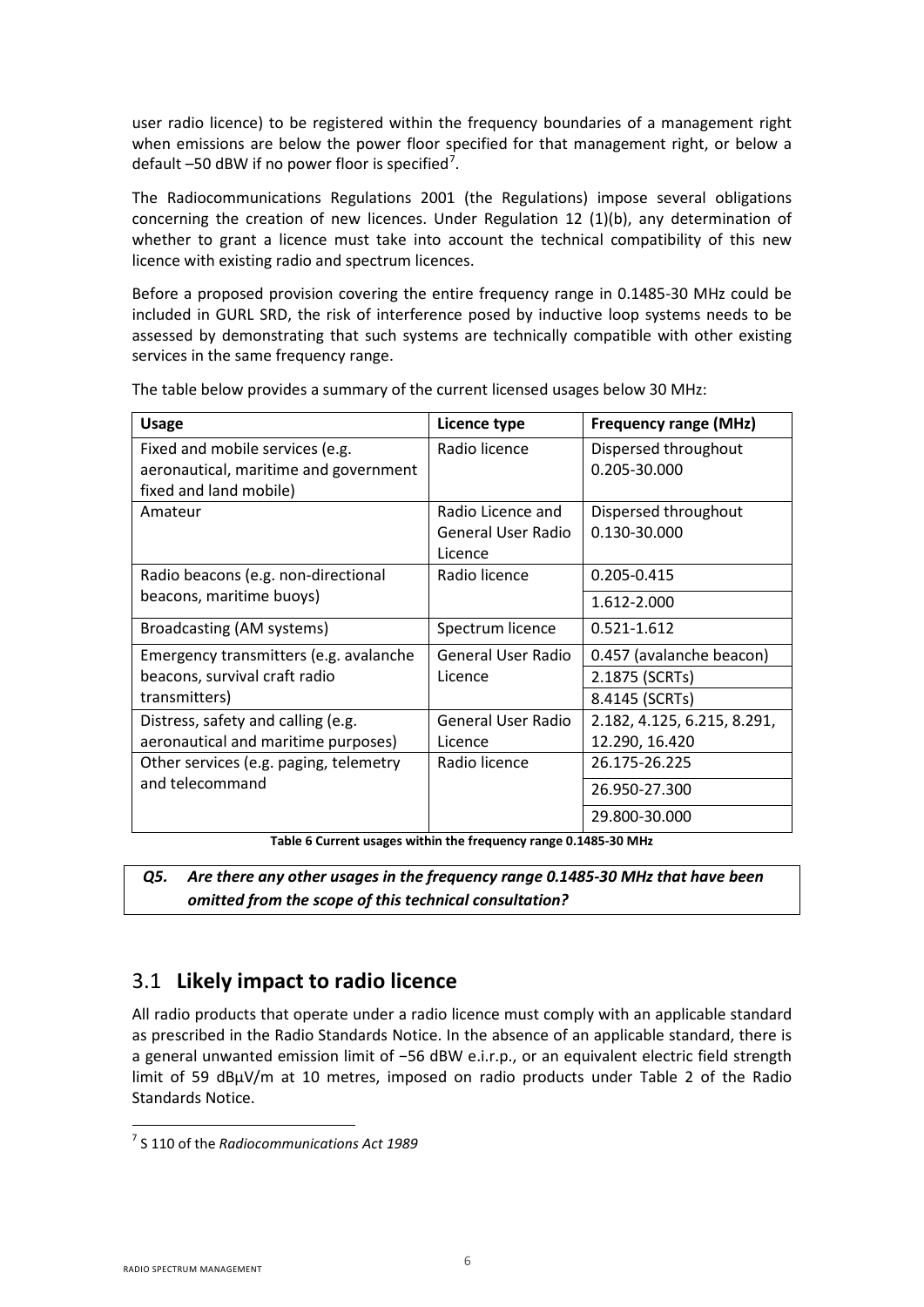The magnetic field strength of −15 dBµA/m for inductive loop systems when converted to electric field strength is 36.5 dBμV/m as measured at 10 metres in a 10 kHz resolution bandwidth. This level falls below the general unwanted emission limit as prescribed in the Radio Standards Notice.

As a result, we consider that existing radio licences below 30 MHz are not likely to be exposed to interference additional to the current levels of unwanted emissions already produced by existing radio products in the same or adjacent frequency bands.

Detailed assessment can be found in Section 4 of this document.

### <span id="page-11-0"></span>3.2 **Likely impact to spectrum licence**

The AM licences that operate within the frequency range 0.521-1.612 MHz are subject to a receive protection requirement in the form of the maximum permitted interfering signal (MPIS).

Interfering signals are typically measured from the AM receiver within its protected coverage area. Notably, the obligation in measuring interfering signals does not detail the geographic distance from the source of the interfering signal. Instead, it is generally assumed that the level of interference is measured from the victim receiver (i.e. no separation between interfering source and victim receiver) and that this level of interference should not exceed the MPIS.

The issue concerning AM spectrum licence is that an MPIS over a 20 kHz occupied bandwidth is typically taken as 36 dBμV/m (for day time operation) or 44 dBμV/m (for night time operation), in accordance with PIB 39. In comparison, the electric field strength as envisioned for inductive loop systems is 36.5 dBμV/m when measured at 10 metres, in accordance with ETSI EN 300 330. Therefore, AM licensees' MPIS would be exceeded by 0.5 dB.

It is important to note that the derivation of an MPIS at 36  $dB\mu V/m$  (for day time operation) is based on a 30 dB margin from the day-time minimum usable field strength at 66 dBμV/m. An interfering signal exceeding this MPIS would not necessarily cause interference to AM receivers if the surrounding area is within AM coverage and is where the wanted field strength is higher than the minimum usable field strength.

Detailed assessment can be found in Section 5 of this document.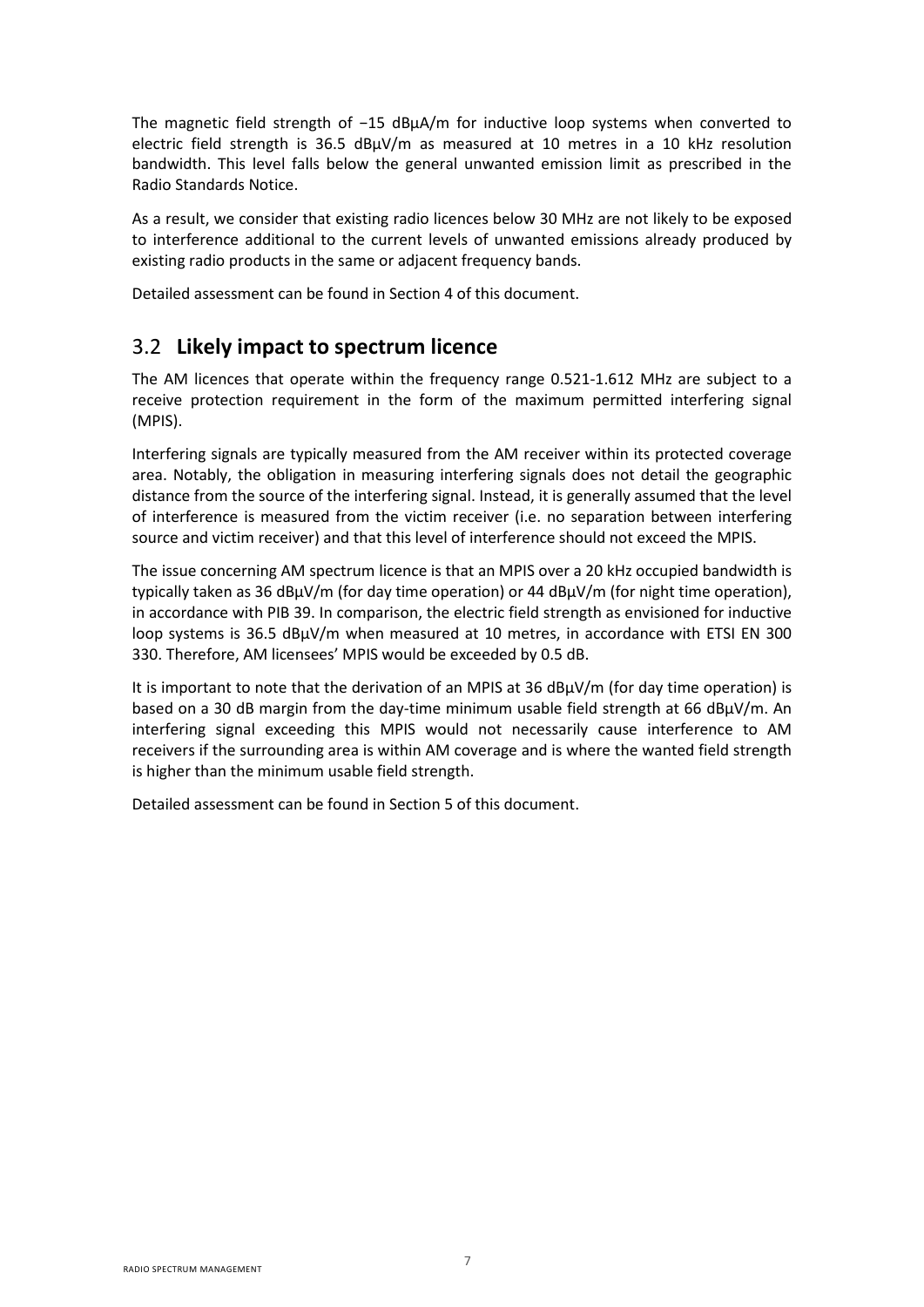# <span id="page-12-0"></span>**4 Coexistence study between inductive loop systems and radio licences in frequencies below 30 MHz**

### <span id="page-12-1"></span>4.1 **Analysis**

The magnetic field strength of inductive loop system in 0.1485-30 MHz is −15 dBμA⁄m measured over 10 kHz, or this can be expressed as electric field strength of 36.5 dBμV⁄m. When converted to a radiated power, this field strength level would approximately equate to:

- −56 dBW over 10 kHz (when operating at the lower frequency boundary);
- −100 dBW over 10 kHz (when operating at the upper frequency boundary).

In general, we consider that an inductive loop system within 0.1485-30 MHz would radiate power at a level less than −56 dBW, which is also the general unwanted emission limit as specified for all radio products in Radio Standards Notice.

This section aims to outline the analytical study on the coexistence of inductive loop system as an interferer with other radiocommunication services operating below 30 MHz as victim.

Instead of performing a relatively large number of calculations for each radio licence in the frequency range 0.1485-30 MHz, we have grouped these services into several common categories as shown in [Table 6](#page-10-2) and use nominal parameters that are the most representative for each category.

The modelling of our study follows the methodology as outlined in Annex 1 of Recommendation [ITU-R SM.2028](https://www.itu.int/rec/R-REC-SM.2028/en) "*Protection distance calculation between inductive systems and radiocommunication services using frequencies below 30 MHz*".

This methodology models the effective radiated power level of inductive loop systems from the measured magnetic field strength at a certain distance. This magnetic field strength level is then converted to electric field strength as the source of interference. The calculations prescribed in Recommendation [ITU-R SM.2028](https://www.itu.int/rec/R-REC-SM.2028/en) would determine the required protection distance to ensure the electric field strength produced by an inductive loop system is less than the interference limit of electric field strength of a victim service.

This methodology also cross-references Recommendation [ITU-R P.372](https://www.itu.int/rec/R-REC-P.372/en) "*Radio Noise"* when deriving electric field strength for victim receivers since radio noise sets a limit to the performance of radio systems, including the effect of atmospheric and man-made noise.

Note that all cases assessed in this study would fall inside the near-field environment.

### *Q6. Do you agree with the use Recommendation ITU-R SM.2028 for assessing technical compatibility between inductive loop systems and radio licences in frequencies below 30 MHz?*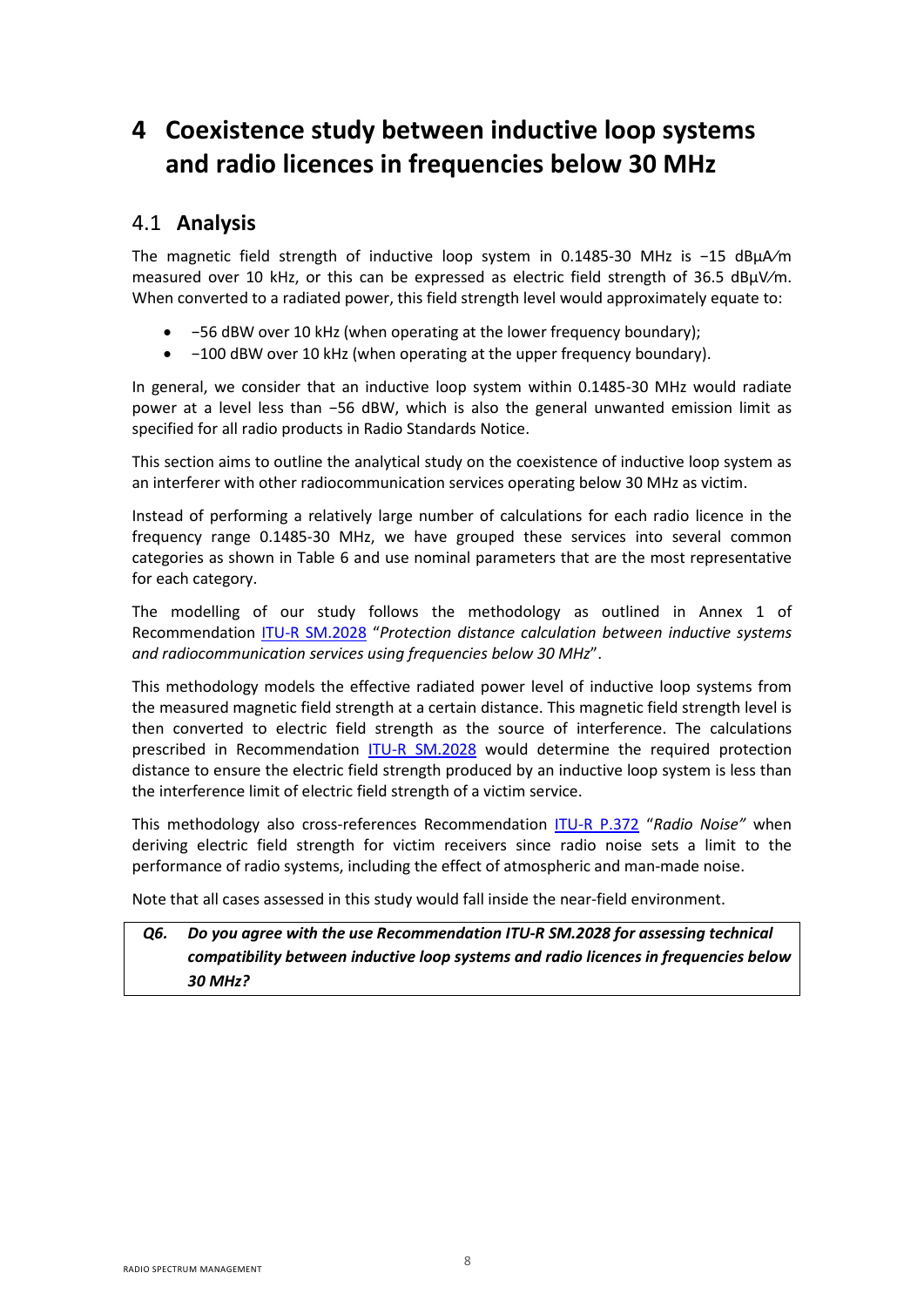# <span id="page-13-0"></span>4.2 **Results**

| <b>Usage</b>                         | <b>Frequency range</b> | <b>Nominal</b> | <b>Nominal</b> | <b>Protection</b> |
|--------------------------------------|------------------------|----------------|----------------|-------------------|
|                                      | (MHz)                  | frequency      | bandwidth      | distance          |
|                                      |                        | (MHz)          | (kHz)          | (metres)          |
| Fixed and mobile (e.g.               | Below 1                | 0.4            | 0.1            | 20.98             |
| aeronautical, maritime               | $1 - 3$                | $\overline{2}$ | 2.8            | 27.10             |
| and government fixed                 | $3 - 10$               | 5              | 2.8            | 27.02             |
| and land mobile services)            | 10-30                  | 20             | 2.8            | 16.22             |
| Amateur                              | Below 1                | 0.4            | 0.1            | 20.98             |
|                                      | $1 - 10$               | 7              | 3.0            | 22.40             |
|                                      | 10-30                  | 14             | 3.0            | 16.82             |
| Radio beacons (e.g. non-             | 0.205-0.415            | 0.3            | $\overline{2}$ | 21.38             |
| directional beacons,                 | 1.612-2.000            | 1.6            | $\overline{2}$ | 25.88             |
| maritime buoys)                      |                        |                |                |                   |
| <b>Emergency transmitters</b>        | 0.457                  | 0.457          | 0.1            | 19.32             |
| (e.g. avalanche beacons,             | (avalanche beacon)     |                |                |                   |
| survival craft radio                 | 2.1875 (SCRTs)         | 2.1875         | 2.8            | 26.41             |
| transmitters)                        | 8.4145 (SCRTs)         | 8.4145         | 2.8            | 19.99             |
| Distress, safety and                 | 2.182, 4.125, 6.215,   | 8.291          | 2.8            | 20.03             |
| calling channels                     | 8.291, 12.290, 16.420  |                |                |                   |
| Other services (e.g.                 | 26.175-26.225          | 26             | 50             | 11.72             |
| paging, telemetry and<br>telecommand | 26.950-27.300          | 27             | 25             | 12.84             |
|                                      | 29.800-30.000          | 29             | 10             | 14.83             |

The results of protection distances are summarised as below:

**Table 7 Protection distances for radio services operating under radio licences in frequencies below 30 MHz**

*Fixed and mobile (e.g. aeronautical, maritime and government fixed and land mobile services)*

These services are spread across the frequency range 0.205-30 MHz.

In terms of quantity, this category comprises 75% of radio licences with systems operating in frequencies below 30 MHz. The bandwidths of these systems are mostly 2.8 kHz with some radio licences in frequencies below 1 MHz having a bandwidth as low as 100 Hz.

According to our calculations, the required protection distances are on average around 20 metres. Considering the intended receive antenna location of these services would be at airports, coast stations or hilltop radio transmission sites, we consider that inductive loop systems that are designed for use within domestic households would easily meet this separation distance.

#### *Amateur*

The amateur radio operators are permitted to operate at various amateur bands in the frequency range 0.13-30 MHz, either through General User Radio Licence or an individual radio licence. It is noted that some amateur bands below 30 MHz permitted under General User Radio Licence are subject to shared use, where amateur operators would expect to accept interference from other services (including Industrial, Scientific and Medical applications and short range devices) within those frequency ranges.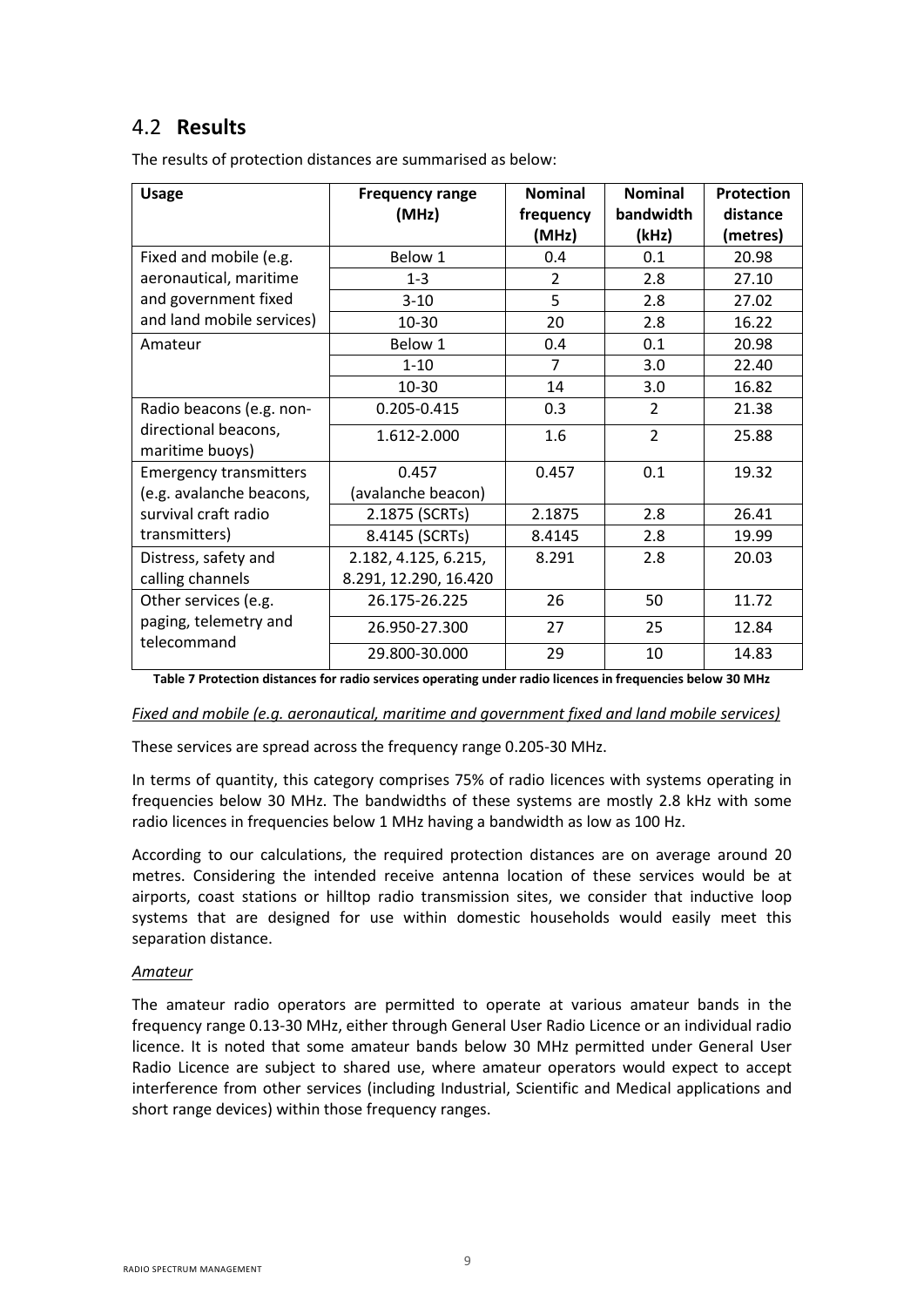Three amateur bands were selected for this study, namely 472-479 kHz, 7 MHz (amateur 40 metre band) and 14 MHz (amateur 20-metre band). The required protection distances rounded to the nearest integer are 21 metres, 22 metres and 17 metres, respectively.

We consider that inductive loop systems that are designed for use within domestic households would either meet these separation distances, or are not generating additional levels of interference than what would already be experienced by amateur usages below 30 MHz in the presence of other short range devices currently complying with the unwanted emission limit in Table 2 of the Radio Standards Notice*.*

#### *Radio beacons (e.g. non-directional beacon, maritime buoys)*

Non-directional beacons operate in the frequency range 0.205-0.415 MHz. The receivers of these beacons can be found on-board small aircraft and recreational aircraft, which are less likely to be equipped with advanced global navigational-satellite systems.

Maritime buoys that could be used to mark hazards or special landmarks near coastal areas operate in the frequency range 1.616-2 MHz. A more advanced and accurate version of such use (e.g. Automated Identification Systems) would operate in higher frequencies within the VHF band. The receivers of these beacons can be found on-board ship or vessel.

Our calculations show that the required protection distances would be around 21 metres for non-directional beacons and 26 metres for maritime buoys. Since the intended receive antenna location of these beacons are mounted outside an aircraft or a ship, we consider that inductive loop systems that are designed for use within domestic households would easily meet this separation distance.

Although it may be possible that passengers may use an inductive loop system while on-board an aircraft (or a ship), we expect the fuselage of this aircraft (or body of this ship) would attenuate the signals to the extent where interference is not likely to occur, even with a separation distance less than our calculations.

#### *Distress, safety and calling channels*

A number of international distress, safety and calling channels, such as 2.182 MHz, 4.125 MHz, 6.215 MHz, 8.291 MHz, 12.290 MHz and 16.420 MHz, are monitored around-the-clock by the Rescue Coordination Centre of New Zealand (RCCNZ). The receive antennas are mounted on a remote location site in the middle of the North Island.

Our calculation shows that the required protection distance at a nominal 8.291 MHz would be around 20 metres. We expect channels with frequencies below 8.291 MHz would require slightly larger distances than 20 metres, whereas frequencies above 8.291 MHz would require slightly smaller distances than 20 metres. Nevertheless, we consider that inductive loop systems that are designed for use within domestic households would easily meet these separation distances.

#### *Other services (e.g. paging, telemetry and telecommand)*

A number of channel plans in the frequency ranges within 26-30 MHz are designated for radio paging, telemetry and telecommand use. A portion of these channel plans are also subject to shared use with applications such as citizen band radio and short range devices.

Our calculation shows that the required protection distances rounded to the nearest integer would be around 12 to 15 metres. We consider that inductive loop systems that are designed for use within domestic households are not generating additional levels of interference than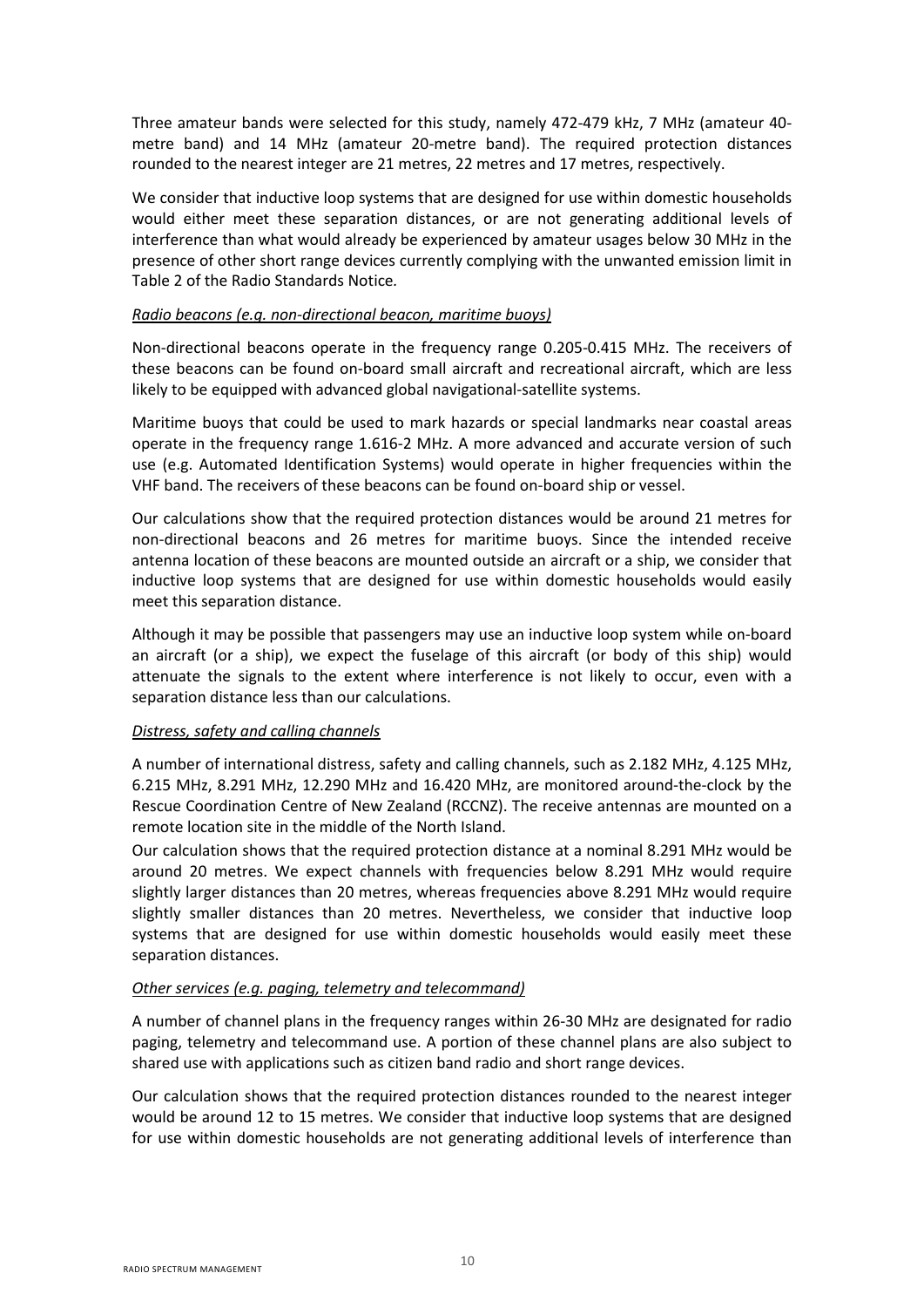what would already be experienced by these services in the presence of short range devices currently complying with unwanted emission limit in Table 2 of the Radio Standards Notice*.* 

*Q7. Do you agree with the results of technical compatibility between inductive loop systems and radio licences in frequencies below 30 MHz? If not, what other assessments should the Ministry consider?*

# <span id="page-15-0"></span>**5 Coexistence study between inductive loop systems and spectrum licences in AM Band 0.521-1.612 MHz**

# <span id="page-15-1"></span>5.1 **Analysis**

An AM spectrum licence typically records a MPIS at 36 dBμV/m over 20 kHz occupied bandwidth at multiple points signifying the receive protection locations. In comparison, the electric field strength as envisioned for inductive loop systems is 36.5 dBμV/m when measured at 10 metres in a 10 kHz resolution bandwidth, in accordance with ETSI EN 300 330. Therefore, AM licensees' MPIS would be exceeded by 0.5 dB.

### *Issue A - Exceedance of 0.5 dB in the MPIS of AM licences*

In New Zealand, the derivation of a MPIS at 36 dBμV/m (for day-time operation) is based on a co-channel protection ratio of 30 dB from the day-time minimum usable field strength at 66 dBμV/m. This 30 dB co-channel protection ratio is a conservative planning parameter adopted back in 1975<sup>[8](#page-15-2)</sup>. A lower protection ratio of 26 dB subsequently adopted by other countries in 1[9](#page-15-3)81<sup>9</sup> was considered sufficient. This implies that the MPIS at 36 dB $\mu$ V/m already accommodates an additional margin to tolerate interference.

Furthermore, it is important to consider that the international standards for radio products are generally set as the minimum performance benchmark. It is often the case that radio products conforming to international standards would usually perform better than the minimal prescribed limit.

Although the limits in ETSI EN 300 330 would exceed the MPIS level stipulated in the spectrum licences by 0.5 dB, the Ministry considers that radio products made to meet ETSI EN 300 330 would very likely meet the MPIS level when measured at 10 metres in practice.

### *Issue B - Risk of interference when inductive loop systems operates beyond 10 metres of AM receivers*

Based on the planning approach in PIB 39, it is assumed that any unwanted emission lower than the MPIS level is not expected to cause interference to AM receivers within the receive protection locations of the respective spectrum licences.

When an inductive loop system is operating a swept carrier, which is a co-channel to the wanted signal of AM receiver at a distance more than 10 metres away, the additional distance in excess of this 10 metres would allow the electric field strength to roll-off by at least 0.5 dB.

**.** 

<span id="page-15-2"></span><sup>8</sup> Regional Administrative LF/MF Broadcasting Conference (Regions 1 and 3), Geneva, 1975

<span id="page-15-3"></span> $9$  Regional Administrative MF Broadcasting Conference (Region 2), Rio de Janeiro, 1981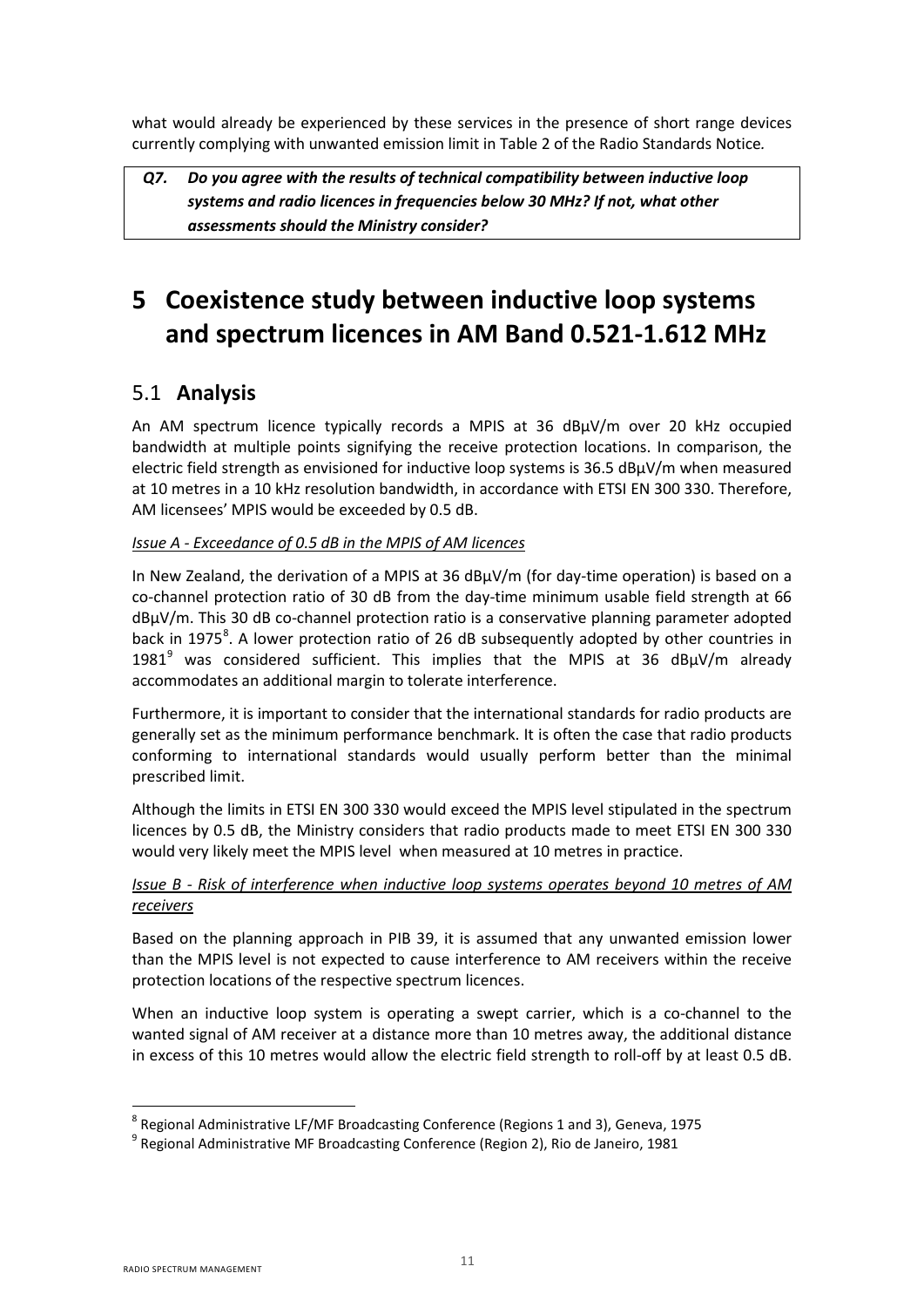Consequently, the level of unwanted emissions generated by inductive loop systems are expected to be equal or lower than the MPIS at 36 dBμV/m.

Therefore this is a non-issue, as the Ministry considers the likelihood of interference caused by inductive loop systems to AM receivers when operating beyond 10 metres of each other is negligible.

### *Issue C - Risk of interference when inductive loop systems operates within 10 metres of AM receivers between neighbours' property boundaries*

When the inductive loop system is used within 10 metres to an AM receiver, there is a higher likelihood of interference as the separation distance reduces. However, calculating the extent of this risk involves making several assumptions.

The non-linear characteristic of electromagnetic fields in a near-field environment means that it is quite difficult to accurately derive power levels, or magnetic and electric field strengths in a closer proximity (less than 10 metres). We can only assume that the field strength increases as the interfering inductive loop system and victim AM receiver get closer together.

In an urban setting, it is possible that an inductive loop system is used in a domestic household where a 10-metre distance would extend to the boundary of the adjacent neighbour(s). We consider that there is only a remote possibility of interference among the two uses. This is because the wall between each dwelling would add an extra barrier to mitigate the interference.

Furthermore, AM coverage in urban centres would usually result in higher wanted field strength than the minimum usable field strength (MUFS) of 66 dBμV/m. This additional field strength could provide a buffer to ensure that an inductive loop system emitting at a level approximately equivalent to MPIS (i.e. 36 dBμV/m or so) would not cause interference to the reception of AM radio at neighbours' property boundaries.

We expect that the above analysis also applies in a suburban/rural context, despite the fact that AM coverage could be weaker in a rural area. This is because the risk of interference with neighbouring users in this context is even more remote given the reduced population density. Since property boundaries are further away in rural areas typically exceeding tens if not hundreds of metres, there is a low likelihood of interference occurring across property boundaries.

Irrespective of urban, suburban or rural environment, we expect that there is a possibility of self-interference when an inductive loop system is used while an AM receiver is also used within the same property. However, the probability of such interference is relatively low considering that several adverse conditions need to be present at the same time:

- an inductive loop system is operating a swept carrier overlapping on the same frequency as the desired AM radio channel being picked up by an AM receiver, noting that AM broadcast band is merely 3% out of the entire possible frequency tuning range of the inductive loop system (in comparison, one AM radio channel is 0.067% of the entire tuning range); and
- the inductive loop system is placed at a distance much shorter than 10 metres of the AM receiver; and
- the property is located on the fringe of AM receive-protection locations where the AM signal for this particular channel is expected at the minimum usable field strength of 66 dBμV/m.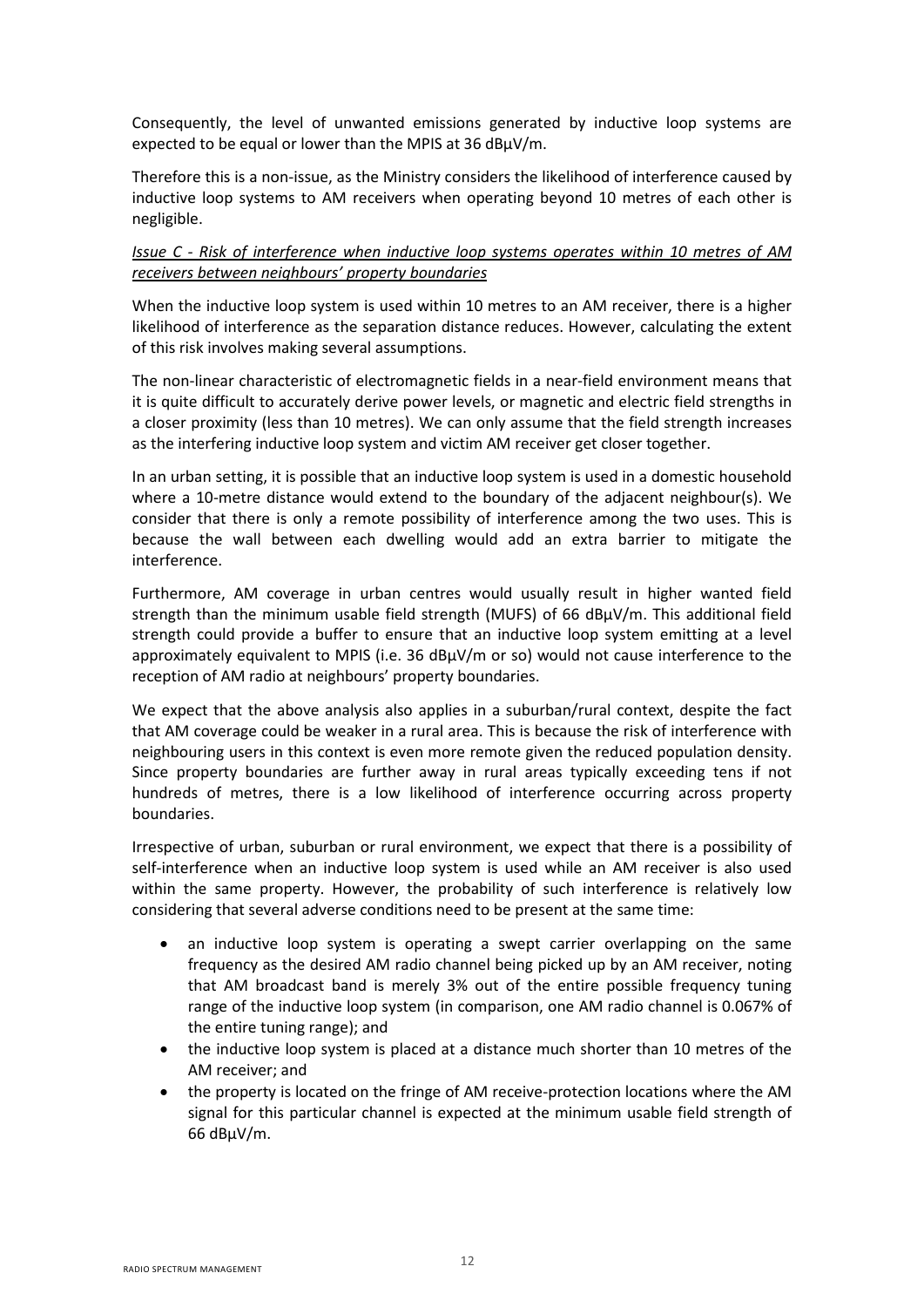### *Other considerations*

It is important to be reminded that AM receivers are already experiencing increased radio noise from other sources within domestic households. For example:

- an induction cooking appliance, as an unintended radiator, would emit unwanted emission into the AM frequency range (0.521-1.612 MHz) at a level equivalent to magnetic field strength of 20 dBμA/m measured at 3 metres, which is around electric field strength of 71.5  $dB\mu V/m$ . This level is significantly greater than the MPIS of 36 dBμV/m.
- The presence of other short range devices operating in frequency bands above or below the AM frequency range would likely to generate an unwanted emission limit into the AM frequency range at a level equivalent to electric field strength of 59 dBμV/m measured at 10 metres, as per Table 2 of the Radio Standards Notice, in the absence of an appropriate applicable standard. This level is also higher than the MPIS of 36 dBμV/m.

The inductive loop systems are well within the unwanted emission limit per Table 2 of the Ratio Standards Notice. We consider that the risk of increased interference would be negligible since the inductive loop systems are not generating levels of interference in addition to what would be experienced by AM receivers in the presence of other radio products currently complying with unwanted emission limit in Table 2 of the Radio Standards Notice*.*

### <span id="page-17-0"></span>5.2 **Results**

In light of the above analysis, the Ministry proposes that the special condition for permitting the use of inductive loop systems would require inductive loop systems to comply with international standard ETSI EN 300 330 while recommending users to observe 10-metre separation distance when operating in the presence of AM receivers.

We believe this is justified on the basis that:

- Inductive loop systems that comply with ETSI EN 300 330 are technically compatible with AM receivers when they are separated by 10 metres. Additionally, this separation distance could be reduced where walls or other physical obstacles occupy the space between inductive loop systems and AM receivers.
- Operationally, inductive loop systems operating in a carrier that is a co-channel or a channel adjacent to AM receivers would not generate levels of interference in addition to what would already be experienced by these AM receivers in the presence of unintentional radiators like induction cooking appliances and other radio products currently complying with unwanted emission limit in Table 2 of the Radio Standards Notice*.*
- Practically, the prospect of interference experienced by AM receivers as a result of emission from inductive loop systems is most likely due to self-interference caused by the owner of both pieces of equipment.

### *Q8. Do you agree with the results of technical compatibility between inductive loop systems and spectrum licences in the AM band 0.521-1.612 MHz? If not, what other assessments should the Ministry consider?*